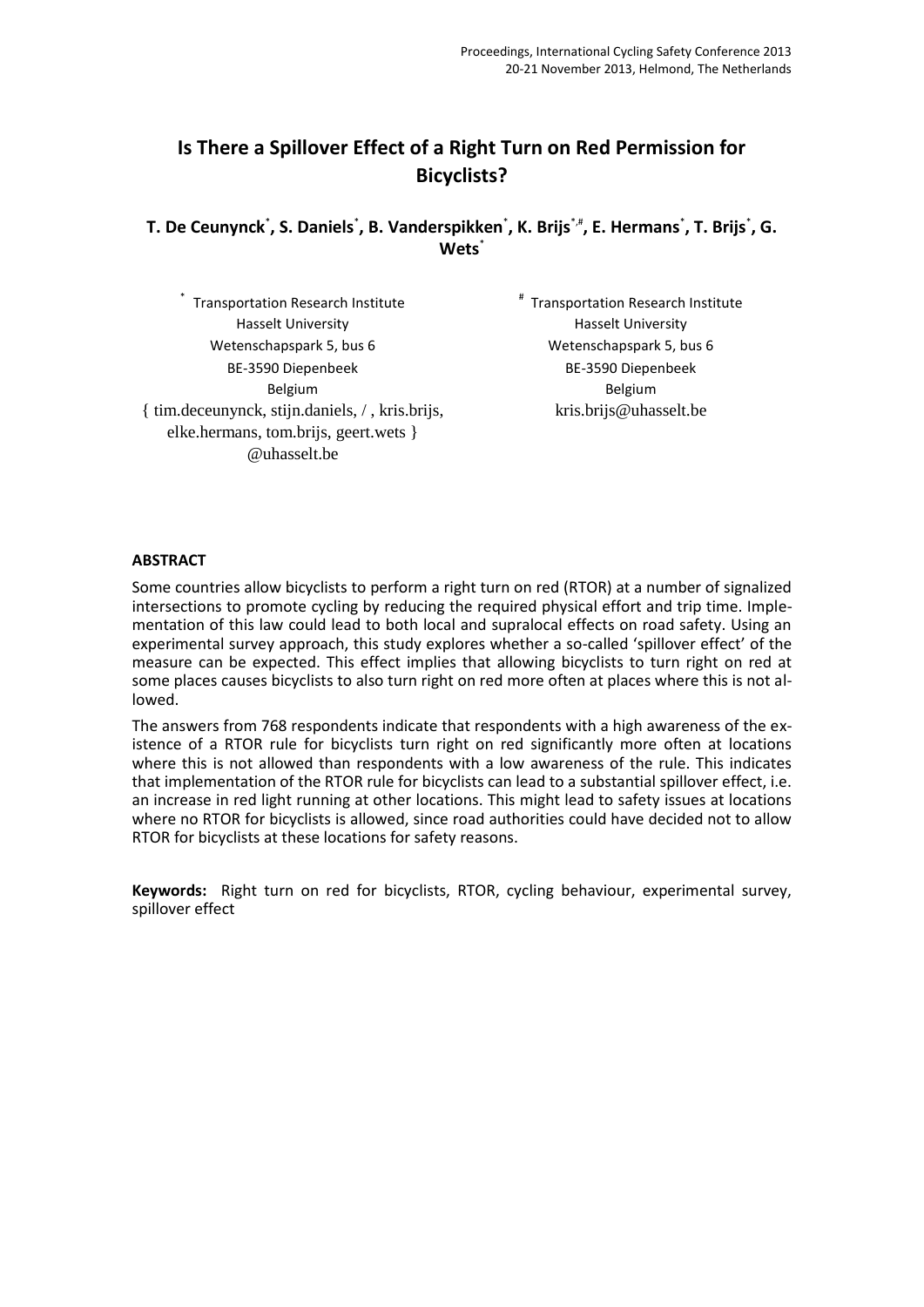### **1 INTRODUCTION**

Organizing the way people travel in a more sustainable way is one of the key challenges of policy makers in the field of transportation [1]. Many governments therefore focus on encouraging the use of the bicycle in order to reduce the number of cars on the road, and their corresponding negative impacts such as congestion and emissions [2]–[4]. Even in countries that do not have a strong cycling culture, such as the United States and Canada, bicycle use and attention by policy makers regarding cycling are increasing, especially in large cities [4]–[6].

One of the possibilities to promote the use of the bicycle is to make cycling more convenient and faster [7]. This can be done, for instance, by avoiding unnecessary stops. In this respect, some countries have adopted a policy of allowing bicyclists to run the red light when turning right at certain signalized intersections, the so-called "right turn on red (RTOR) for bicyclists".

Although the RTOR rule for bicyclists is not a road safety measure, but rather a measure to increase efficiency of travel, implementation of the rule should not lead to an increase in risk. Currently, bicyclists are already overrepresented in many countries' crash statistics, and when cycling would increase in the future, this problem might become more prominent [8]. Therefore, the safety effects of measures aimed at encouraging bicycle use should be carefully monitored.

Even though RTOR for bicyclists is adopted in a number of countries, including the United States, Canada, The Netherlands, France, and Belgium, the safety effects of this rule have not been evaluated in scientific literature before. Research about the safety effects of RTOR for bicyclists is therefore needed. This study investigates whether a spillover effect (i.e. an unintended increase in red light violations at other places or in other situations) can be expected from the RTOR rule for bicyclists using an experimental survey design. The study takes place in Belgium, where RTOR for bicyclists has recently been adopted.

## **2 BACKGROUND**

In the United States and in Canada, RTOR is in most states allowed by default for all drivers, usually after coming to a full stop, unless a traffic sign indicates otherwise [9]. As part of this rule, also cyclists are allowed to turn right on red.

European countries on the other hand generally do not allow RTOR for drivers. However, some countries (including The Netherlands, Belgium and France) have implemented a RTOR for bicyclists rule. The content of this rule seems fairly similar in these European countries [10]–[12]. It is a rule that allows bicyclists (and moped drivers) to turn right through the yellow and red light at specific intersections where a traffic sign or traffic light indicates this permission (figure 1 shows an example of the sign that is used in Belgium). RTOR for bicyclists is therefore not a general rule, but a location-specific rule that can be implemented by the local road authority. For each intersection, the road authority should judge whether the implementation of RTOR for bicyclists can cause additional safety concerns. When executing a RTOR, the bicyclists are required to yield to other road users they might come in conflict with. Usually, this will be crossing pedestrians or bicyclists, but in case the bicyclists turn right onto a mixed traffic road they can also come in conflict with motorized vehicles coming from their left-hand side. Note that, despite its name, the rule can also apply to bicyclists driving straight through at a Tintersection at the side that does not have a connecting side road.

The RTOR for bicyclists can have two important safety effects, i.e. local effects and supralocal effects. To the best of the authors' knowledge, none of these two possible effects have been formally examined in scientific literature so far.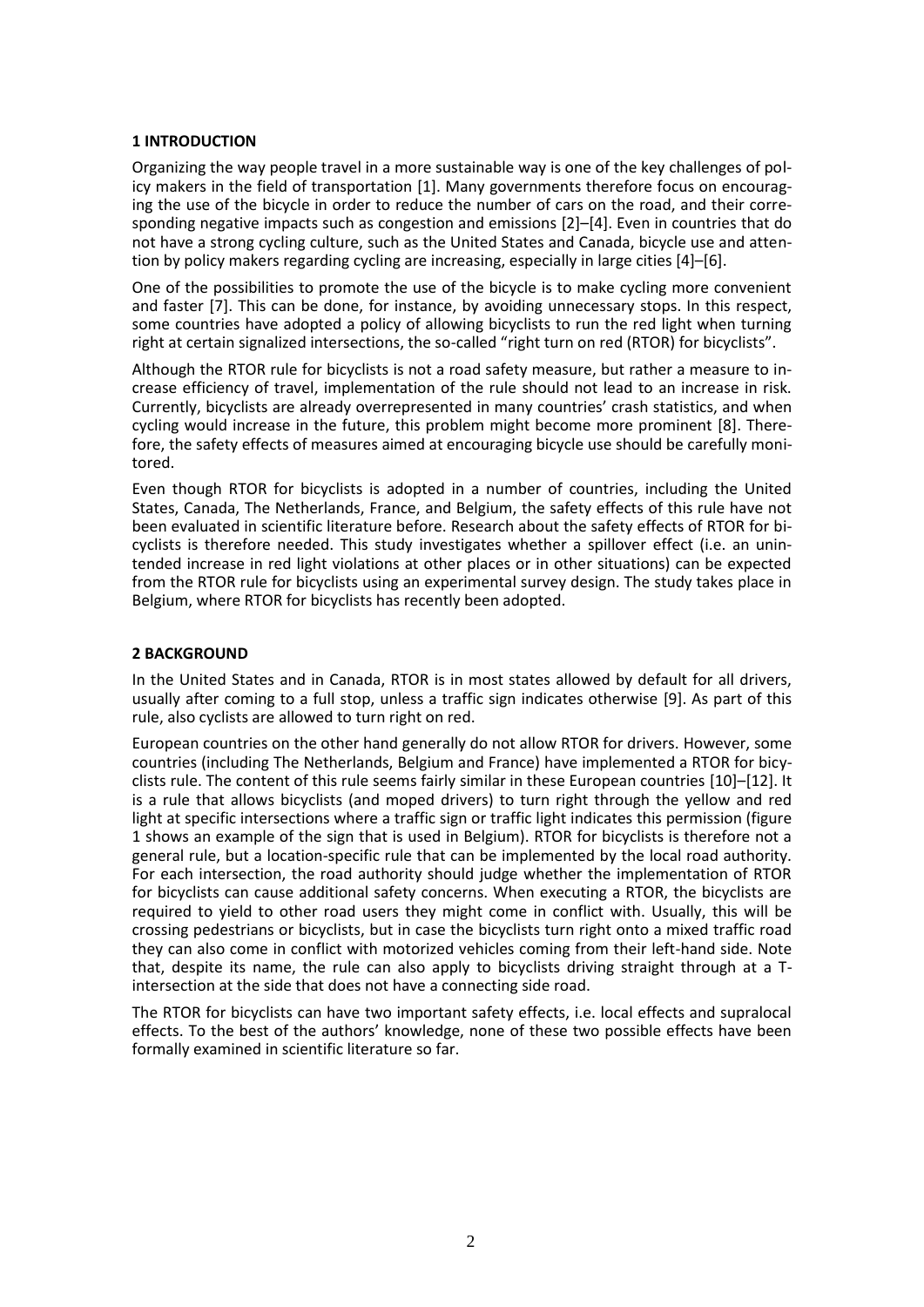

**Figure 1.** Traffic sign indicating that RTOR for bicyclists is allowed (Belgium).

One report has been found that discusses the local effects of the rule at the intersections where it applies [12]. The study discusses the results of a small-scale observational study of a pilot project of the RTOR rule for bicyclists in Belgium. The observational study concludes that RTOR does not lead to additional local conflicts at the study locations; bicyclists performing a RTOR usually do this carefully and yield to the road users that have the formal right-of-way. Especially at locations where the bicyclists turn right onto a bicycle track (and therefore do not encounter motorized traffic) the RTOR is less likely to result in an increase in serious crashes, since the additional potential conflicts that are caused by the rule are mainly among vulnerable road users. Crashes among vulnerable road users generally have a relatively low severity [13]. On the other hand, research into RTOR permission for motor vehicles, which is a common practice in a number of countries such as Canada and the United States, indicates that this rule has led to a significant increase in right turn crashes [14]–[16]. Even though transferability of this finding to RTOR for bicyclists is unsure, it still can be considered as an indication of a possible effect.

Supralocal effects have in popular media often been claimed as an argument against allowing RTOR for bicyclists. It is claimed that the RTOR rule may lead to confusion and erodes the value of the red light as an absolute obligation to stop, which can lead to an increase in red light running at places where it is not allowed, which can be considered to be a so-called 'spillover effect'. A spillover effect can generally be defined as an effect of a measure at locations other than the ones that are actually treated by the measure [17]–[19]. Therefore, studies that aim to examine spillover effects, or want to take them into account, gather data about the outcome variable(s) of interest both at treatment sites and at non-treatment sites [18], [20]. When the measurements from the outcome variable(s) at the non-treatment sites differ between the situation before the implementation of the treatment and the situation after the implementation (after controlling for confounding factors such as trend effects), it can be concluded that a spillover effect takes place.

Within the frame of this study, it has been decided to focus study efforts on examining whether a spillover effect exists from the RTOR rule for bicyclists.

## **3 STUDY DESIGN**

The existence of a spillover effect for the RTOR rule for bicyclists is investigated using an online experimental survey design. The study focuses on whether a spillover effect exists, and whether it is related to some socio-demographic variables. The core of the survey is a series of pictures from the viewpoint of a bicyclist, showing a situation where the respondents need to indicate whether they will turn right on red in that particular situation or not. At the start of the survey, the respondents are assigned randomly to either the experimental group or the control group. The experimental group is triggered to have a higher awareness of the existence of the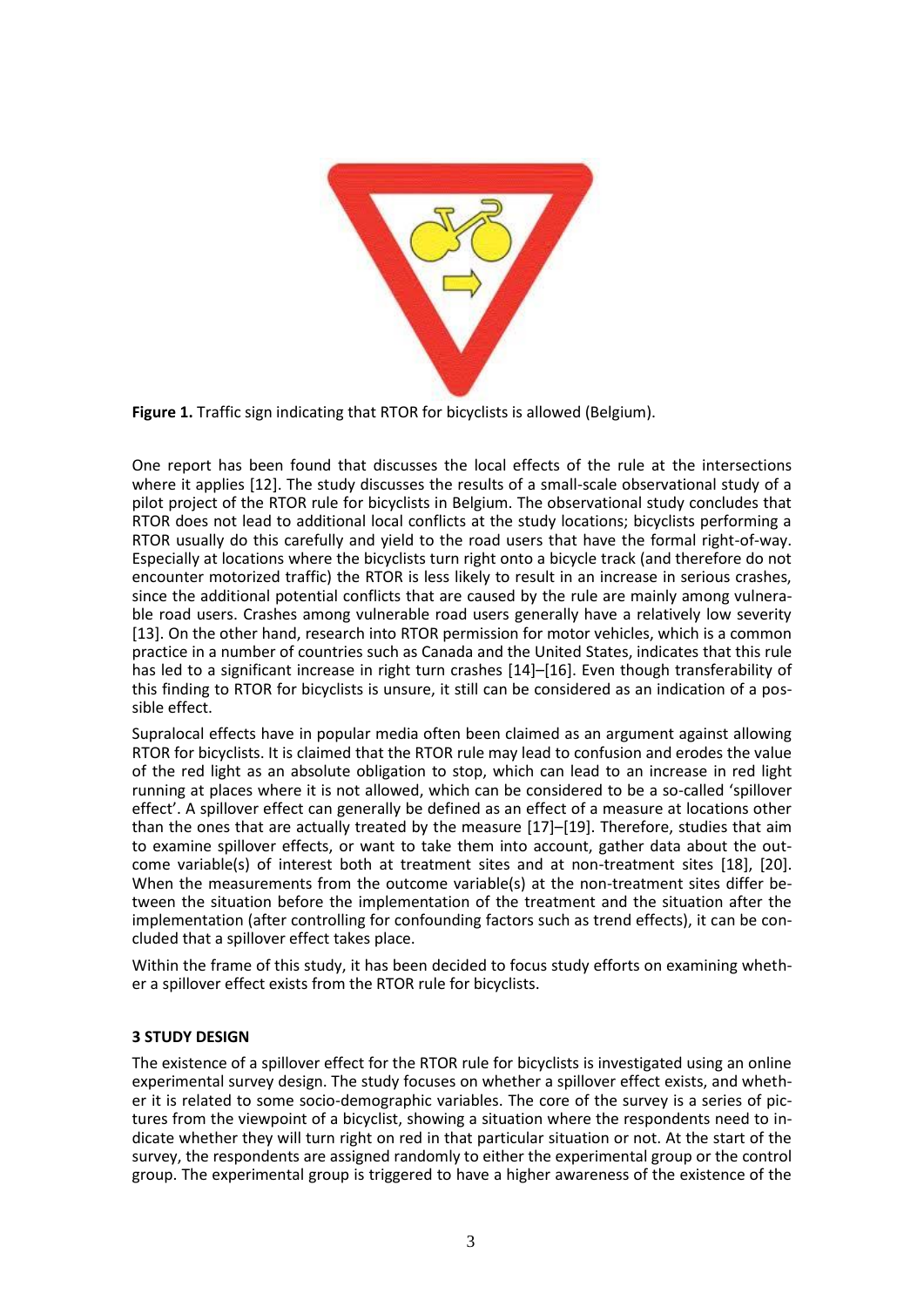RTOR rule compared to the control group. In case the respondents in the experimental group indicate a higher probability of making a RTOR at locations where it is not allowed, and both groups are similar in all other characteristics, it can be concluded that the difference in responses is caused by the higher awareness of this rule. In that case, it can be considered as an indication of the existence of a spillover effect of the RTOR rule for bicyclists.

## **3.1 About the survey**

The study takes place in Belgium, where the law about RTOR for bicyclists has been approved by the Federal Parliament in 2011. Since February 2012, road authorities are allowed to implement the rule on-field.

The survey is filled out by a convenience sample of 768 respondents. In order to collect data from a sufficiently large sample, we have contacted a list of volunteers who participated in earlier studies from our institute, staff members from a number of organizations such as our university and the municipal administration, social media and a number of online forums. The survey consists of four main blocks, as can be seen in figure 2. Each of the blocks is described in detail in the following sections.



## **Figure 2.** Survey structure.

## **3.1.1 Socio-demographic variables and general information about the respondents**

First, a brief introduction to the survey is provided. Respondents are told that they are participating in a survey about bicycle behaviour. More detailed information about the purpose of the study is not provided to avoid biased responses.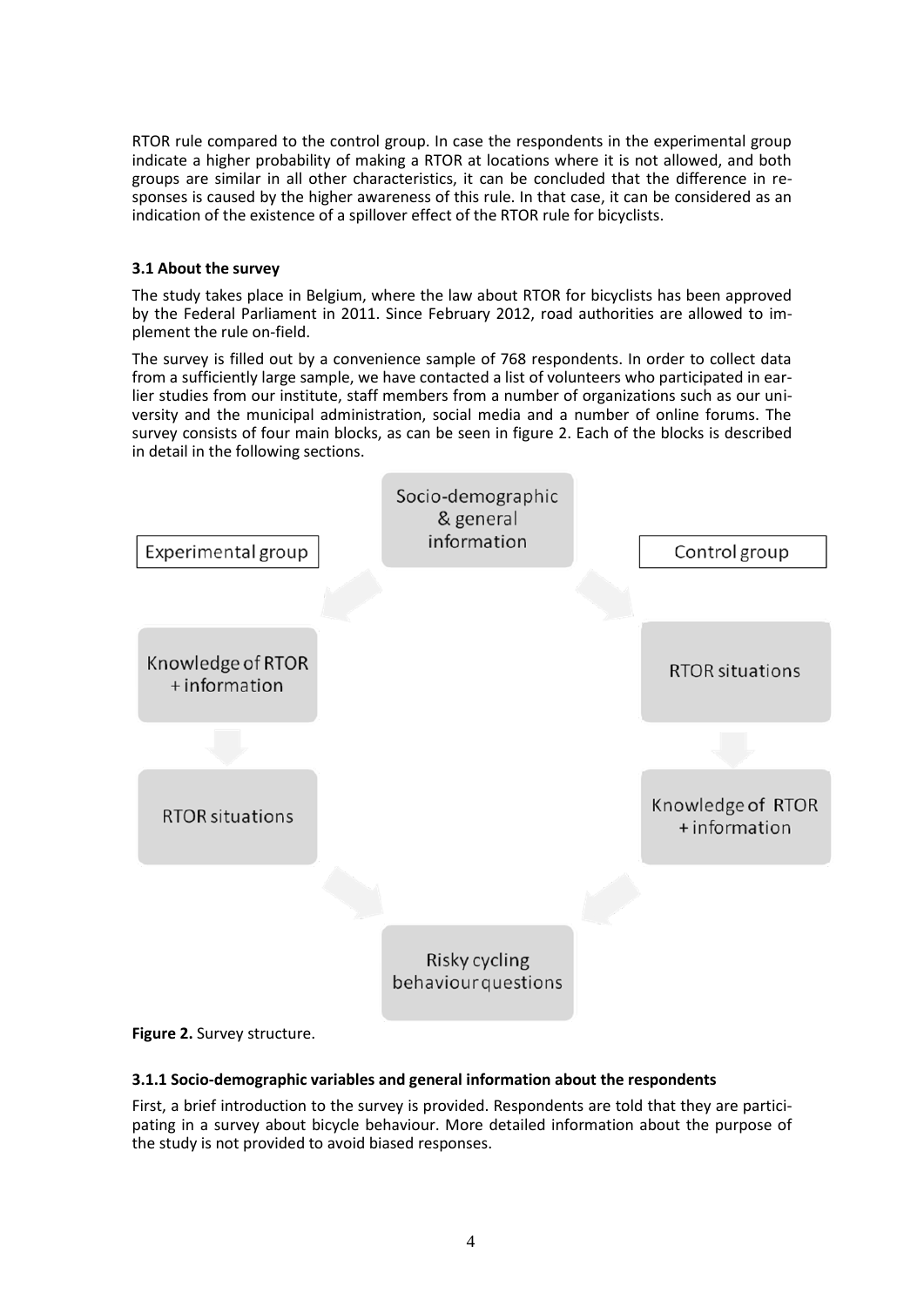The first block encompasses questions about socio-demographic and other general information about the respondent. Variables that could have an influence on bicycle behavior are included, such as gender, age, education, license ownership, frequency of bicycle use,... More details about the collected variables are presented in table 1.

## **3.1.2 Respondents' knowledge about RTOR for bicyclists and provision of correct information**

In the second block, the traffic sign that indicates that RTOR for bicyclists is allowed is shown to the respondents, and they are asked whether they know the meaning of the sign. Next, the correct meaning of the sign is displayed; i.e. RTOR for bicyclists is allowed at signalized intersections where this sign is mounted, but not at other places. The latter is emphasized in the explanation of the rule to avoid confusion for people who were unaware of the rule before the start of the survey. In the experimental group, this block precedes the questions of the RTOR situations from the third block. This way, the group has an increased awareness of the existence of the RTOR rule while answering these questions. Respondents in the control group on the other hand answer the questions of the RTOR situations before this block about the RTOR rule. This way, their awareness of the rule is lower while answering the RTOR situations, while we can still check how many of these respondents know about the rule.

The fact that the RTOR rule for bicyclists is already in place has the advantage that it increases the realism of the survey setting. A disadvantage of the fact that the rule is already in place could however be that also respondents in the control group can be aware of the existence of the rule without receiving a trigger, which would make them less suitable as a member of the control group. However, since the RTOR rule for bicyclists is implemented only at a very limited number of locations in the study area, our assumption is that respondents generally have a very low awareness of the existence of the rule during their everyday behavior, even if they know it exists. This makes the respondents still suitable as subjects for the control group, even though the rule is already in place. This assumption will be tested in the data analysis.

## **3.1.3 Stated behaviour in RTOR situations**

The third block displays six pictures of intersections where a ROTR rule could be implemented. The picture is taken from the viewpoint of the bicyclist, and the traffic light is red. The respondent is asked "Will you turn right through the red light at this situation?". The answer is provided on a 7-point Likert scale, ranging from "1 – Very likely" till "7 – Very unlikely". In order to avoid socially desirable answers, the instructions about this part of the survey clearly indicate that we are interested in the respondents' actual behaviour, not their knowledge about the traffic rules that are in place.

At one of the six intersections, RTOR for bicyclists is allowed (the sign is digitally added to the picture), at the other five intersections RTOR for bicyclists is not allowed. To investigate the existence of a spillover effect of RTOR for bicyclists, respondents' behaviour at the intersections where it is not allowed (i.e., non-treatment sites) is of primary importance. However, one intersection where RTOR is allowed is included for two reasons:

- $-$  To mask the true purpose of the study
- As a double-check to see whether the trigger has worked as intended. In case no difference in behaviour would be found between the experimental group and the control group for locations where RTOR is not allowed (i.e., no spillover effect), it would otherwise not be possible to deduct whether this lack of difference indicates that there is no spillover effect, or that it simply indicates that the trigger has not been strong enough. In case the trigger has worked, the data should show that the experimental group turns right on red significantly more often at the location where RTOR is allowed for bicyclists (i.e. the treatment site) than the control group.

The display order of the six situations is randomized, which avoids interfering factors such as survey fatigue, learning effects, etc… [21].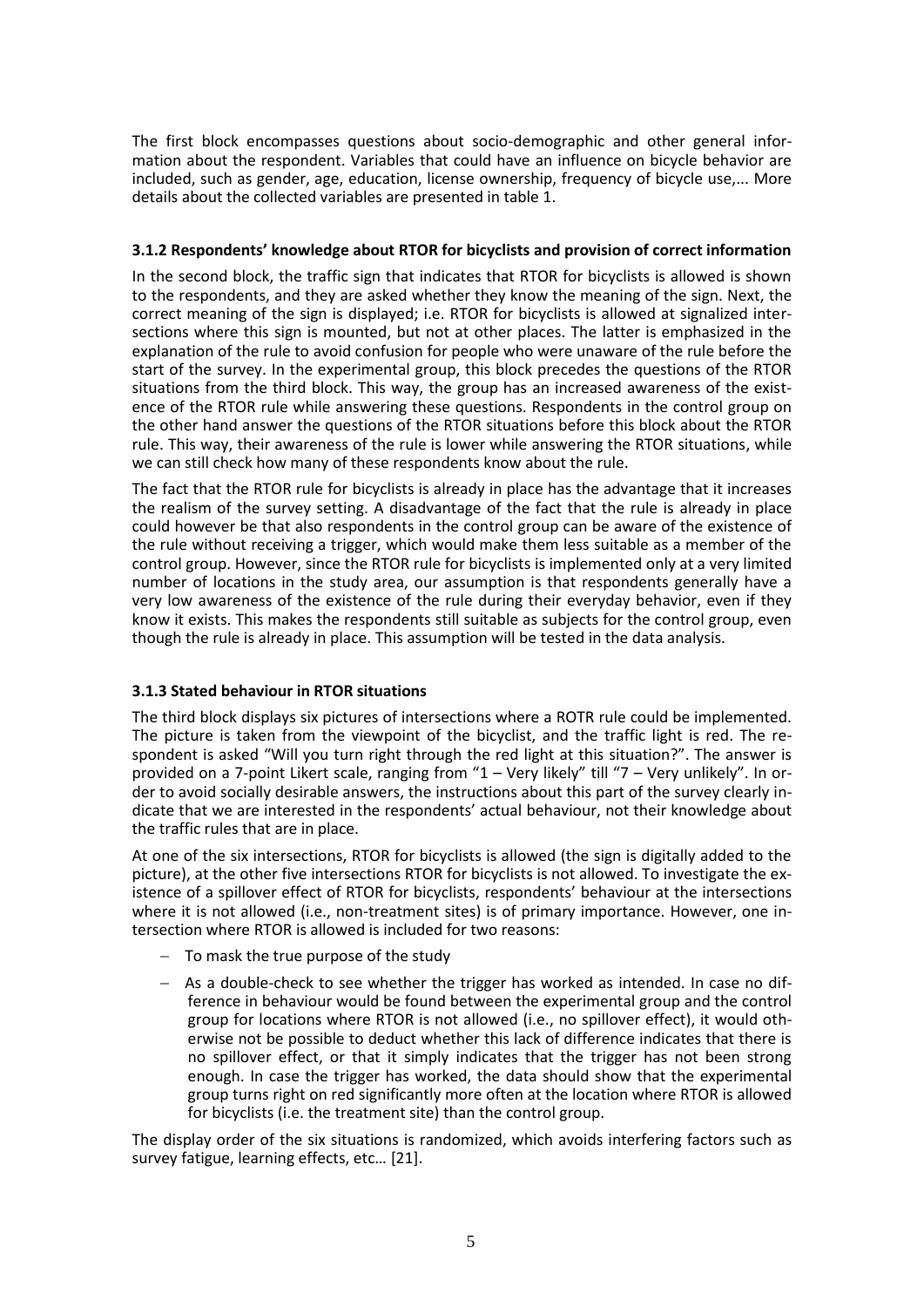In order to limit the possible impact of situational and infrastructural elements, a number of features have been kept constant throughout the displayed situations. We have chosen to display a number of situations that have a relatively low complexity, and have a low perceived level of danger regarding the RTOR:

- $-$  The bicyclists turn right onto a bicycle path in every situation, and therefore they do not need to merge with motorized traffic. To avoid any misunderstanding, it has also been stressed in the instructions about this part of the survey that respondents' always turn right onto a bicycle path, although this should also be quite clearly visible on each displayed picture.
- $-$  No queuing vehicles at the stop line at the intersection leg the picture is taken from.
- $-$  No heavy vehicles on the conflicting road.
- No other vulnerable road users.
- $-$  Comparable weather conditions. It has been decided to take the most 'normal' weather condition of the study region, i.e. dry weather, but cloudy.

The six pictures that are used in these questions can be seen in figure 3 a-f. At intersection F, RTOR for bicyclists is allowed (the sign is digitally added below the traffic lights).

## **3.1.4 Riskiness of respondents' cycling behaviour**

The fourth block aims to provide some indication of respondents' general willingness to take risks while cycling. The questions are a selection from the questionnaire developed by Feenstra et al. [22] to measure risky cycling behaviour. We have adopted the questions from this questionnaire that describe deliberate cycling violations that can have a safety risk (11 questions in total). Respondents are asked how often they have displayed that particular behavior during the past 2 years. The answering possibilities are also adopted from the original questionnaire, and range from "never" to "always" on a six-point scale.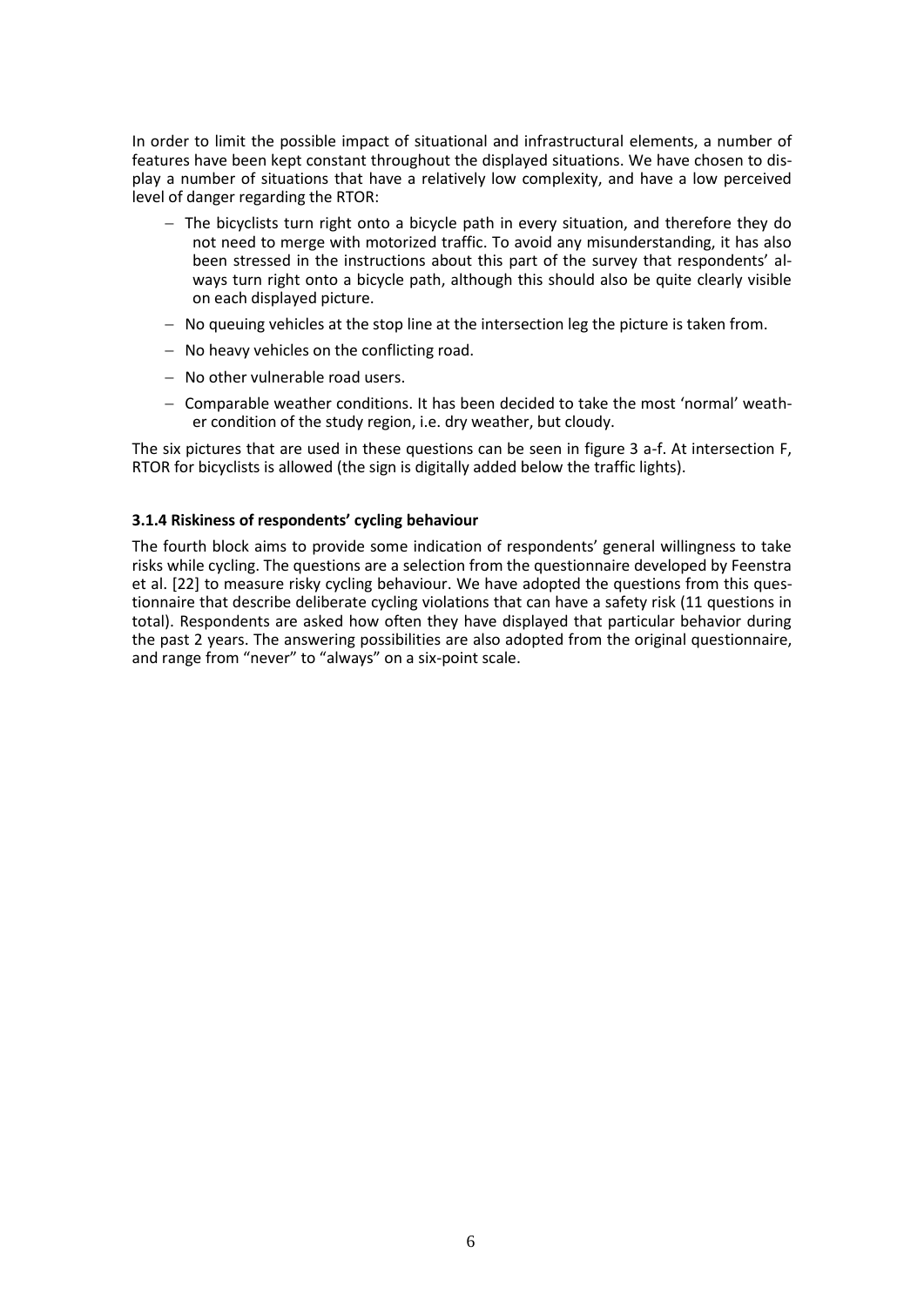

**Figure 2.** Pictures of bicycle RTOR situations.

## **3.2 Data analysis**

First, we analyze whether the experimental group and the control group are comparable. To draw valid conclusions, it is important that the experimental group and the control group are as comparable as possible except for the trigger they have received [21]. Since respondents are randomly assigned to either of both groups, the null hypothesis is that both groups are similar in all aspects. For any variable that is used in the analyses, we check whether this null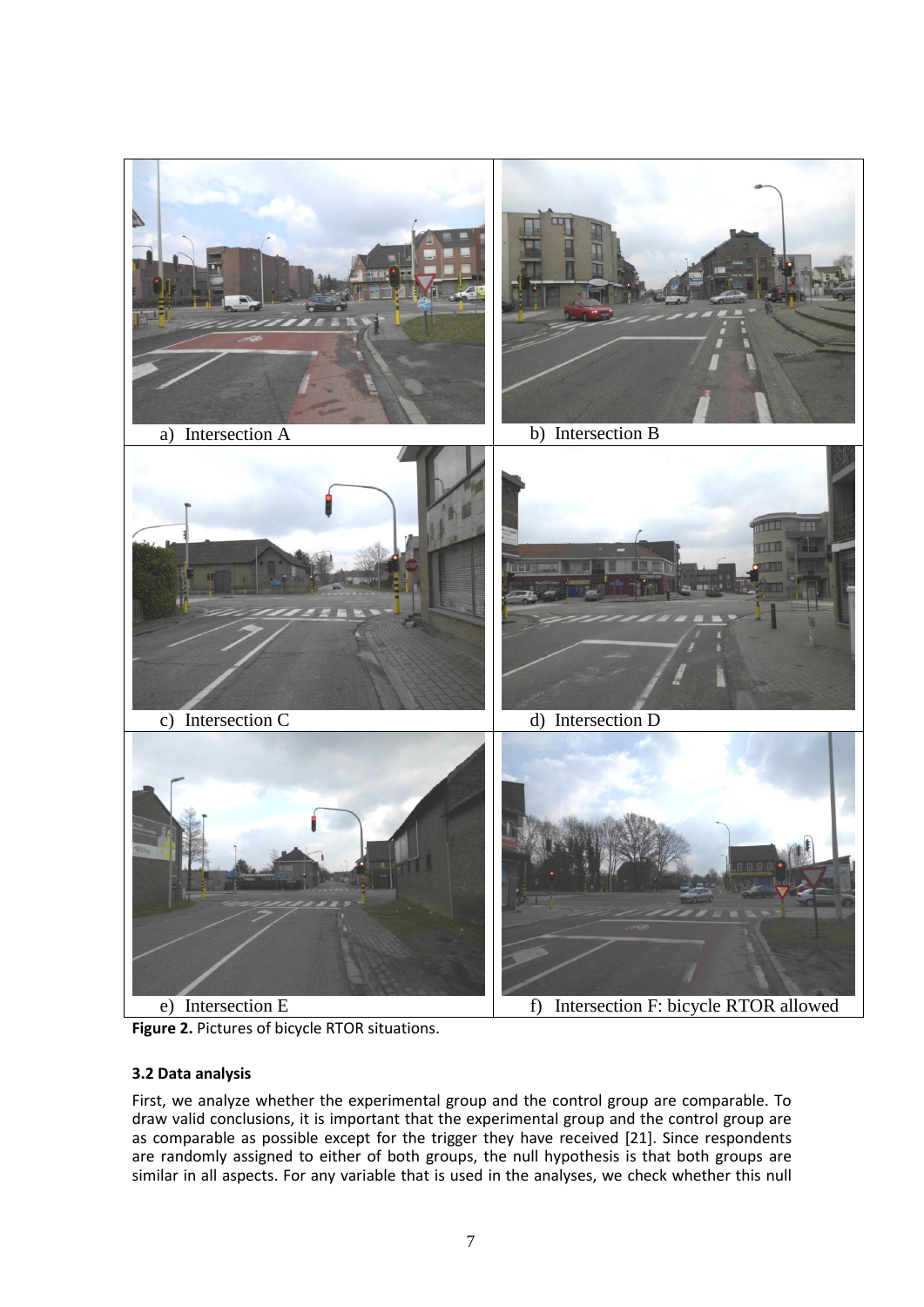hypothesis needs to be rejected at the 95% confidence interval (95% CI). For continuous variables such as age, we use an independent samples t-test to check whether there is a significant difference between both groups. For categorical variables, a Pearson's chi-square test is used.

Next, a comparison is made between the respondents in the control group who know about the rule, and the ones that do not know about the rule. Respondents' answers regarding the situations where RTOR is not allowed are compared. This tests whether the assumption that even respondents who know about the rule have a very low awareness of the rule in their everyday behavior is correct. In case there is no significant difference between both groups, the assumption is justified that even respondents who know about the rule have such a low awareness of it that it does not affect their everyday behavior. In case a significant difference would be found between both groups, only the completely uninformed respondents from the control group (i.e., no trigger and no knowledge of the rule) should be used to compare the results of the experimental group with. A MANOVA test is used to examine this because it allows to define multiple dependent variables. The answers to the five situations where RTOR for bicyclists is not allowed (intersections A-E) are therefore the dependent variables in this test.

Then, a MANOVA test is used to examine whether there is a significant difference in the probability of turning right on red where it is not allowed between the experimental group and the control group. Again, the answers to the pictures of intersections A-E are the dependent variables. In case the MANOVA test indicates a significant difference between both groups, a number of additional analyses will be performed.

First, a separate ANOVA analysis for each intersection is performed to check whether there is a significant difference between both groups at each individual intersection.

Next, a multivariate analysis of covariates (MANCOVA) is performed to check whether the impact of the trigger still holds when we correct for other characteristics of the respondents that have a significant influence on the probability of turning right on red. The independent variables are inserted in the analysis using a stepwise forward procedure. All variables that are significant at the 95% CI are kept in the analysis.

The final question is whether the strength of the spillover effect differs between sociodemographic groups. In order to check this, interaction effects between the assignment to either the experimental or control group and other variables are analyzed during the stepwise MANCOVA analysis. In case the interaction effect between the group assignment variable and another variable is significant, it indicates that the spillover effect is not similar for all categories of that variable, and that therefore not all types of respondents are equally affected.

## **4 RESULTS**

## **4.1 Descriptive statistics**

Table 1 shows the descriptive statistics of the control group ( $2<sup>nd</sup>$  column) and the experimental group  $(3^{rd}$  column). The  $4^{th}$  column provides the results from the tests that are executed to see whether both groups are comparable or not. The variable 'risk factor' is an indicator of the riskiness of respondents' overall cycling behaviour. It is calculated by taking the mean of the answer to the 11 questions about general risky behaviour while cycling (fourth block of the survey).

Regarding the overall sample characteristics, it can be seen that students are somewhat overrepresented in the sample, which also translates to a relatively young average age. A relatively large share of respondents are highly educated. It can be seen that about one third of respondents indicate that they know the RTOR sign.

The results from the group comparison show that there are no statistically significant differences between the control group and the experimental group, although the number of students is slightly higher in the experimental group. Related to this finding, we also see a slightly lower mean age of the experimental group, and a slightly higher risk factor. Nevertheless, it can be concluded that both groups are sufficiently comparable.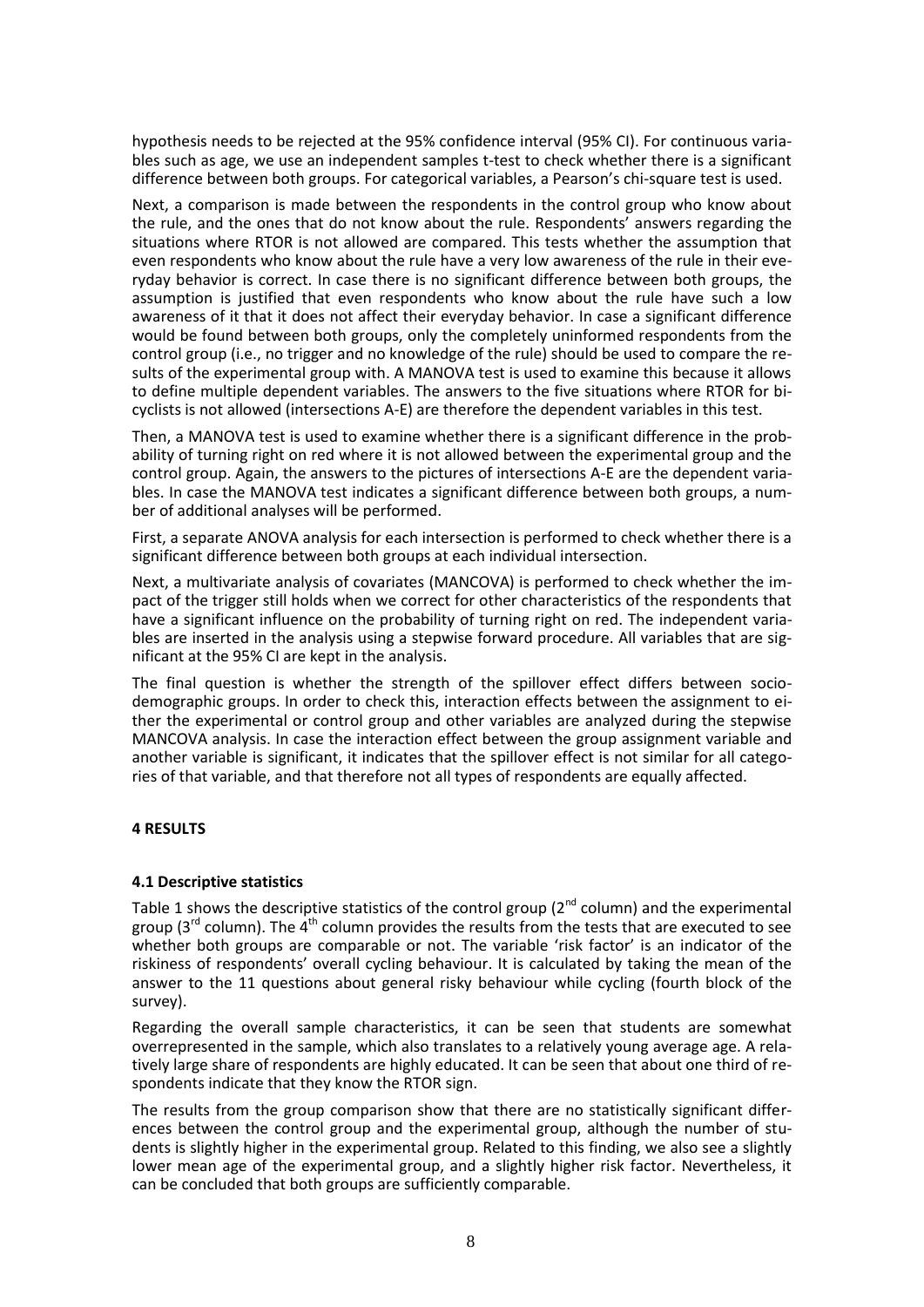| Variable                 | Control group        | Experimental group   | Significant difference |
|--------------------------|----------------------|----------------------|------------------------|
|                          | $(N=377)$            | $(N=391)$            | between groups?        |
| Age                      | Mean: 35.157 years   | Mean: 33.348 years   | $t(766) = -1.640;$     |
|                          | S.E.: 0.798          | S.E.: 0.762          | $p = 0.101$            |
| Gender                   | Male: 174            | Male: 179            | $\chi^2(1) = 0.011;$   |
|                          | Female: 203          | Female: 212          | $p = 0.917$            |
| Education                | Low: 24              | Low: 17              | $\chi^2(2) = 1.549;$   |
|                          | Secondary: 125       | Secondary: 133       | $p = 0.461$            |
|                          | Higher: 228          | Higher: 241          |                        |
| Knowledge of RTOR        | Yes: 143             | Yes: 140             | $\chi^2(1) = 0.373;$   |
| sign?                    | No: 234              | No: 251              | $p = 0.550$            |
| <b>Employment status</b> | Employed: 222        | Employed: 198        | $\chi^2(2) = 5.460;$   |
|                          | Not employed: 31     | Not employed: 35     | $p = 0.065$            |
|                          | Student: 124         | Student: 158         |                        |
| Driving license?         | Yes: 325             | Yes: 334             | $\chi^2(1) = 0.097;$   |
|                          | No: 52               | No: 57               | $p = 0.755$            |
| Frequency of cycling     | Daily: 131           | Daily: 155           | $\chi^2(4) = 2.899;$   |
|                          | Weekly: 102          | Weekly: 100          | $p = 0.575$            |
|                          | Monthly: 63          | Monthly: 52          |                        |
|                          | Few times / year: 65 | Few times / year: 68 |                        |
|                          | Never: 16            | Never: 16            |                        |
| Risk factor (= mean      | Mean: 1.717          | Mean: 1.776          | $t(757) = 1.723;$      |
| of 11 risky cycling      | S.E.: 0.023          | S.E.: 0.026          | $p = 0.085$            |
| behaviour questions)     | Missing: 8           | Missing: 1           |                        |
| (lower value = less      |                      |                      |                        |
| risky behaviour)         |                      |                      |                        |
| Been involved as bi-     | Yes: 19              | Yes: 26              | $\chi^2(1) = 0.767;$   |
| cyclist in a crash dur-  | No: 349              | No: 364              | $p = 0.381$            |
| ing last 2 years?        | Missing: 9           | Missing: 1           |                        |

**Table 1.** Descriptive statistics of independent variables and comparison between control group and experimental group

## **4.2 Comparison of respondents with and without knowledge of the RTOR rule in the control group**

A MANOVA test is used to examine whether the scores for the five situations where no RTOR is allowed (intersections A-E) differ among respondents who know about the RTOR rule for bicyclists and the ones that do not. The test shows that the differences in the probability of performing a (prohibited) RTOR between respondents in the control group that do not know the rule and the ones that do know the rule are small and not statistically significant,  $F(5, 371) =$ 1.392,  $p = 0.226$ .

This supports the assumption that even the respondents in the control group who know about the rule have a low awareness of it in their everyday behaviour. Therefore, it is decided to use both the informed and the uninformed respondents in the control group as one single control group to compare the results of the experimental group with. This offers the benefit of having a larger control group, while the risk of 'contaminating' the control group by including respondents who have some foreknowledge about the experimental condition is considered to be limited.

## **4.3 Difference between both groups regarding the RTOR situations**

To test whether there is a difference between the experimental group and the control group regarding the probability of turning right on red where it is not allowed, a MANOVA test is run. Again, respondents' answers for intersections A-E are the five dependent variables. The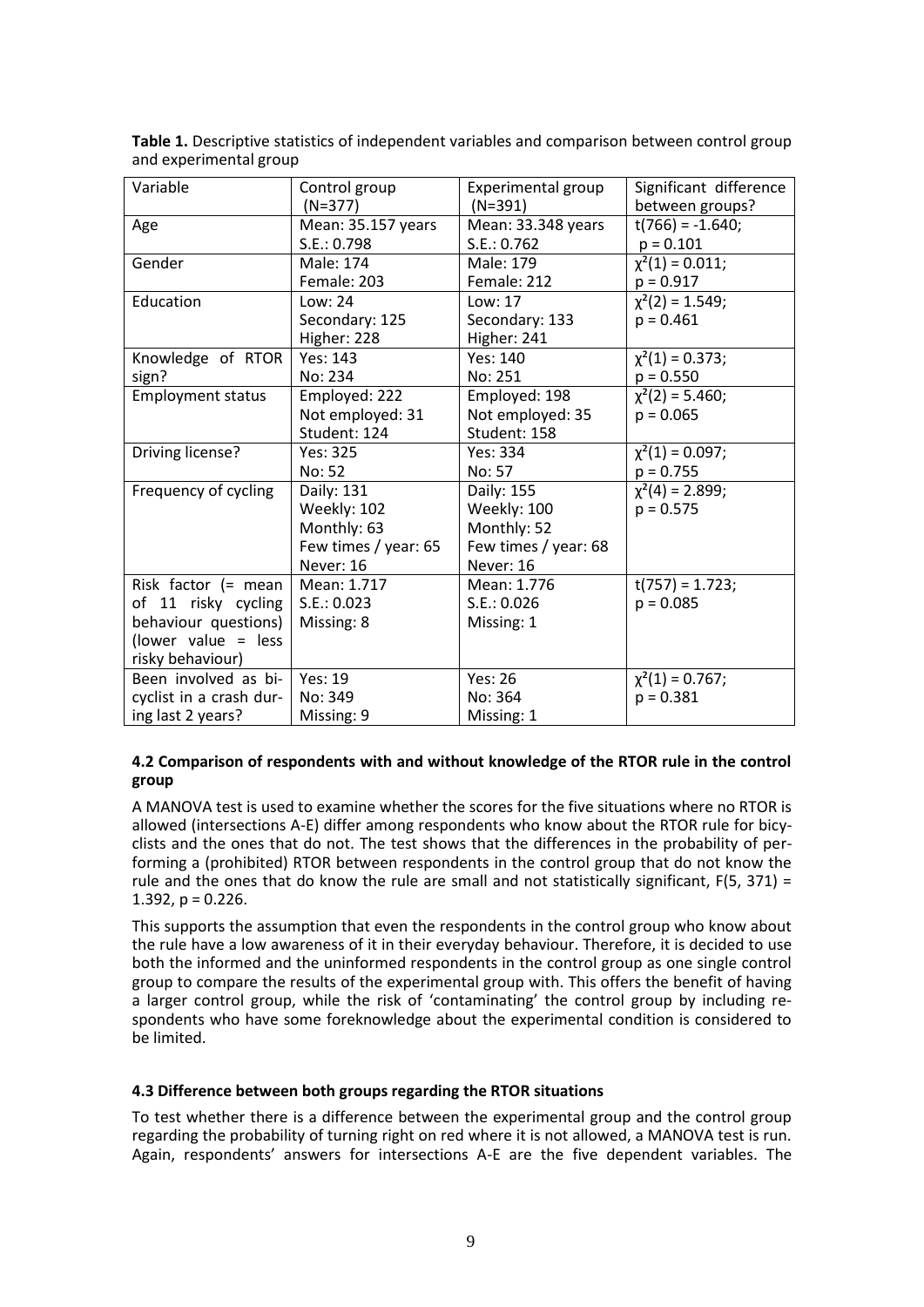MANOVA test indicates that the experimental group has a significantly higher probability of turning right on red at locations where it is not allowed,  $F(5, 762) = 4.086$ ,  $p = 0.001$ .

The respondents' answers for each intersection and the corresponding ANOVA tests are summarized in table 2. It can be seen that respondents in the experimental group are significantly more likely to make a RTOR where it is not allowed in four out of the five situations that have been inquired. Furthermore, it can be seen that the difference between both groups is largest at the intersection where RTOR for bicyclists is allowed,  $F(1, 766) = 57.614$ ,  $p < 0.001$ . This was to be expected, and it is an indication that the trigger has worked as intended.

|                                            | Control Group | Experimental<br>Group | Significant difference<br>between<br>groups?<br>(ANOVA) |
|--------------------------------------------|---------------|-----------------------|---------------------------------------------------------|
| RTOR at intersection A?                    | Mean: 5.26    | Mean: 4.73            | Yes, $F(1, 766) =$                                      |
| $(1=$ very likely; $7 =$ very<br>unlikely) | S.E.: 0.103   | S.E.: 0.106           | 12.752; p<0.001                                         |
| RTOR at intersection B?                    | Mean: 4.90    | Mean: 4.36            | Yes, $F(1, 766) =$                                      |
| $(1=$ very likely; $7 =$ very              | S.E.: 0.108   | S.E.: 0.108           | 12.623; p<0.001                                         |
| unlikely)                                  |               |                       |                                                         |
| RTOR at intersection C?                    | Mean: 4.54    | Mean: 4.21            | Yes, $F(1, 766) =$                                      |
| $(1=$ very likely; $7 =$ very              | S.E.: 0.111   | S.E.: 0.114           | 4.213; p=0.040                                          |
| unlikely)                                  |               |                       |                                                         |
| RTOR at intersection D?                    | Mean: 4.79    | Mean: 4.49            | Yes, $F(1, 766) =$                                      |
| $(1=$ very likely; $7 =$ very              | S.E.: 0.111   | S.E.: 0.107           | 3.895; p=0.049                                          |
| unlikely)                                  |               |                       |                                                         |
| RTOR at intersection E?                    | Mean: 4.31    | Mean: 4.09            | No, $F(1, 766) = 1.979$ ;                               |
| $(1=$ very likely; $7 =$ very              | S.E.: 0.114   | S.E.: 0.113           | $p=0.160$                                               |
| unlikely)                                  |               |                       |                                                         |
| RTOR at intersection F?                    | Mean: 5.12    | Mean: 3.93            | Yes, $F(1, 766) =$                                      |
| (RTOR allowed!)                            | S.E.: 0.109   | S.E.: 0.112           | 57.614; p<0.001                                         |
| $(1=$ very likely; $7 =$ very<br>unlikely) |               |                       |                                                         |

## **4.4 Results of the MANCOVA analysis**

A MANCOVA test is used to analyze whether the difference between both groups still holds when correcting for other variables that may affect the likeliness of turning right on red where it is not allowed. Like in the MANOVA analysis, the dependent variables are the answers to intersections A-E.

After correcting for other elements, the group to which the respondent is assigned still has a significant influence on the probability. Respondents of the experimental group have a significantly higher probability of turning right on red where it is not allowed,  $F(5, 750) = 3.378$ ,  $p =$ 0.005.

Other variables that have a significant influence on the probability of turning right on red where it is not allowed are gender, age and risk factor. Men are significantly more likely to perform a RTOR that is not allowed than women,  $F(5, 750) = 2.689$ ,  $p = 0.020$ . Younger respondents are more likely to turn right on red at locations where this is not allowed than older respondents,  $F(5, 750) = 8.571$ ,  $p < 0.001$ . Respondents with a higher risk factor are more likely to turn right on red where it is not allowed than respondents with a lower risk factor, F(5, 750) = 13.178, p < 0.001. None of the other variables had a significant impact on the probability of turning right on red where it is not allowed. These variables are therefore not included in the final model.

No interaction effects between the group assignment variable and any of the other variables are statistically significant. This indicates that no evidence is found that the spillover effect is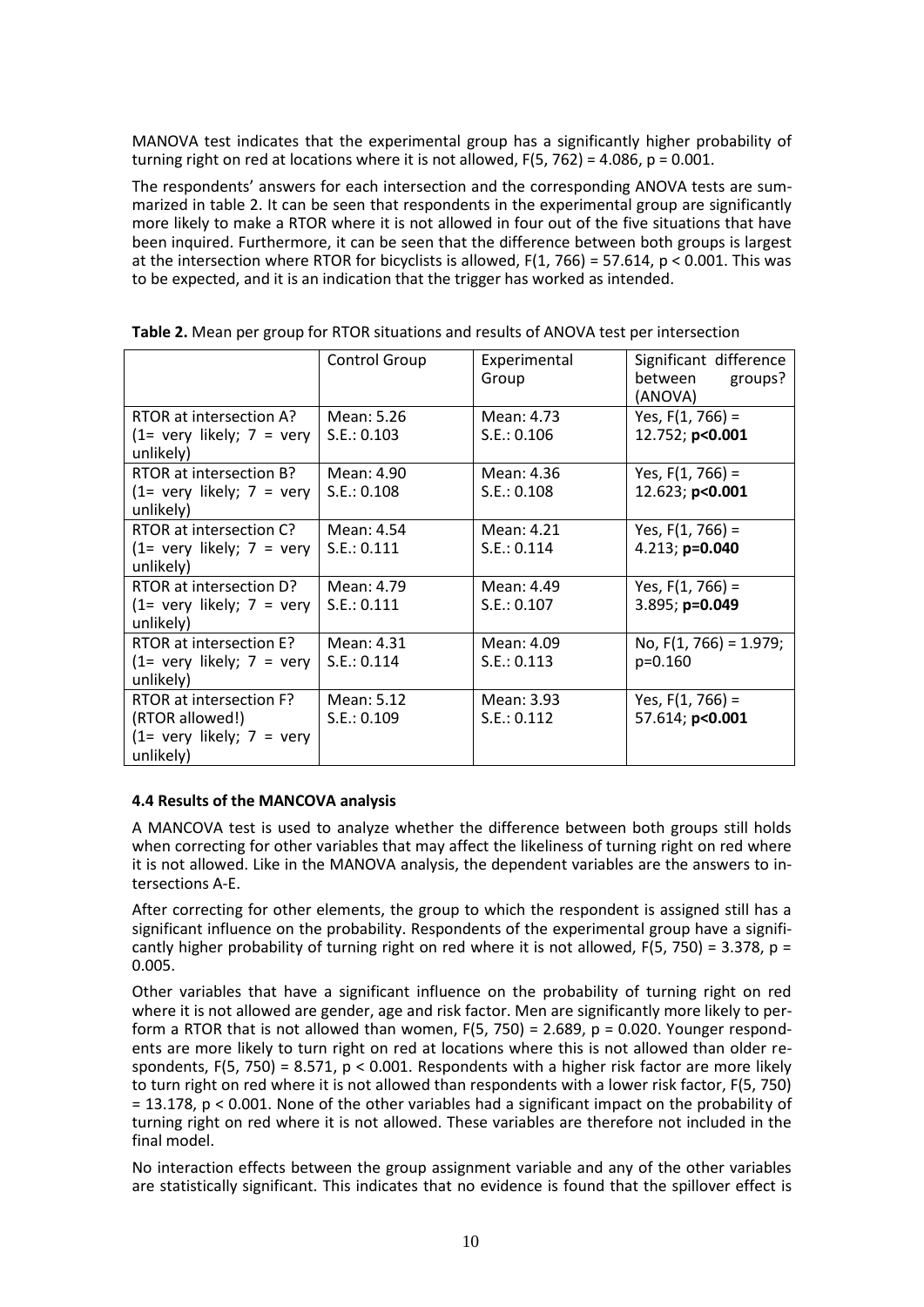stronger for certain socio-demographic groups than for others. The relative increase in RTOR where it is not allowed that is caused by a higher awareness of the rule is therefore comparable for all socio-demographic groups of respondents.

## **5 DISCUSSION**

The major new finding in this study is that the awareness of a rule that allows bicyclists to turn right on red at some locations appears to lead to an increase in turning right on red at locations where it is not allowed. It should be noted that only one type of manoeuvre is examined in this study, i.e. RTOR manoeuvres onto a bicycle track. Therefore, a spillover effect of the RTOR rule for bicyclists is only shown for this type of manoeuvres. Performing this type of RTOR where it is not allowed can be considered as a violation with a fairly low level of risk. However, it can be an indication that also in other situations than the ones that we have studied, red light running could increase.

Therefore, further research on this topic is strongly recommended. Further research should investigate whether the spillover effect of the measure extends to other RTOR situations with a higher perceived risk, such as RTOR onto a mixed traffic lane. Further research could also examine whether a spillover effect of the RTOR rule for bicyclists can be found for other cycling manoeuvres (such as crossing a road through red), or even to other modes (e.g. an increase in jaywalking for pedestrians). Since this study makes use of stated behaviour rather than observed behaviour, it is also recommended to examine the spillover effect of RTOR for bicyclists by using observational studies or possibly a bicycle simulator.

The MANCOVA analysis shows that, besides the assignment to either the experimental or the control group, also the variables gender, age and risk factor have a significant influence on the probability of making a RTOR at locations where it is not allowed. The findings for these variables are in line with existing literature.

Men are significantly more likely to perform a RTOR that is not allowed than women. This finding is in line with previous research about red light running by bicyclists [23]–[25], and the finding that men generally perform more risky driving behaviour than women [26], [27]. Younger respondents indicate a significantly higher probability of performing a RTOR that is not allowed than older respondents, which is again in line with findings from previous studies about red light running for bicyclists [24], [25] and general literature about risky behaviour [27].

Also, respondents with a higher risk factor (i.e. respondents who indicate that they more often execute a number of risky cycling behaviours) have a higher probability to perform a RTOR that is not allowed than respondents who have a lower risk factor. This indicates a correlation between different types of risky behaviour: respondents who indicate that they frequently perform certain risky cycling behaviours, are also more likely to perform another specific risky cycling behaviour. This is in line with existing literature showing a strong co-occurrence of different types of risky behaviours such as risky driving, alcohol and substance abuse and criminal offences [27]–[29].

Johnson et al. [24] found that also education level, employment status and bicycle crash involvement have a significant influence on the probability of committing red light violations. However, these variables did not have a significant influence on RTOR at locations where it is not allowed in this study.

Further research could also focus on exploring the impact of infrastructural and situational characteristics on RTOR behaviour by bicyclists. The data analyses show that the difference in RTOR probability between the experimental group and the control group is not constant among all locations where no RTOR is allowed. This can be an indication that the strength of the spillover effect is not constant, and can depend on certain infrastructural and/or situational aspects.

It has been decided to use both the respondents with and without foreknowledge of the RTOR rule for bicyclists in the control group as one single control group to compare the results of the experimental group with to have a larger control group. This involves a risk of contaminating the control group by including respondents who in fact may display behaviour that is to some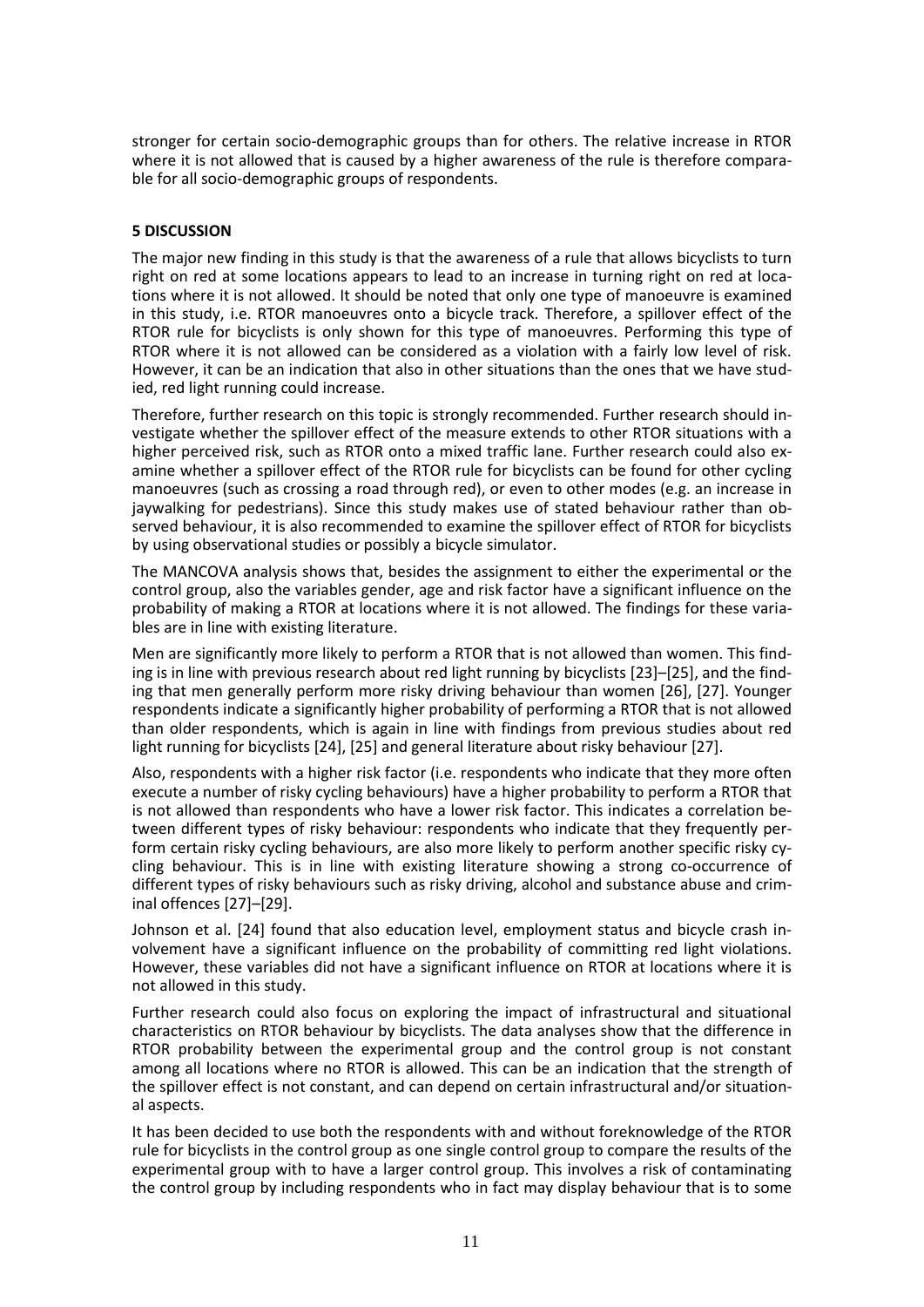extent affected by the existence of the rule. In case this would be true, the effect on the study results would be an underestimation of the spillover effect, since these respondents would behave more like the respondents in the experimental group who have been exposed to the trigger. The true strength of the spillover effect could therefore be underestimated.

Another interesting question that could be addressed in future research is whether the permission of a RTOR for motor vehicle drivers can also lead to spillover effects. RTOR for motor vehicle drivers is frequently applied in the United States and in Canada, and is also implemented at a limited number of intersections in some European countries such as Germany, Poland and Lithuania. In case a spillover effect would be found for RTOR for motor vehicles too, this could be another important argument against this rule, in addition to the finding that a RTOR for motor vehicles can lead to a significant increase in injury crashes [14]–[16].

It can be questioned which resulting effect the found spillover effect is likely to have on the level of road safety. The fact that road authorities have decided not to implement RTOR for bicyclists on all signalized intersections suggests that they expect that RTOR for bicyclists can cause safety issues at some locations. If the current RTOR rule for bicyclists leads to a spillover effect to locations where road authorities currently do not allow them, it seems legitimate to expect that at least some of these spillover right turns on red could be performed at locations or in situations where they might cause safety risks. In that sense, the spillover effect of the RTOR rule for bicyclists can be considered as an effect that poses a safety risk. According to the precautionary principle, it can be argued that governments should not introduce measures such as RTOR for bicyclists, unless they are certain that they do not have negative safety impacts. Further research is needed to assess possible negative safety effects, in particular related to locations or situations that are considered to pose safety threats.

## **6 CONCLUSIONS**

The main conclusion of the paper is that the implementation of a rule that allows bicyclists to turn right on red at some locations ("RTOR for bicyclists") leads to a spillover effect, i.e. an increase in RTOR at locations where it is not allowed. Other factors that increase RTOR for bicyclists at locations where it is not allowed are gender, age, and the stated riskiness of respondents' general cycling behaviour. The findings for these characteristics are in line with existing literature: men commit RTOR where they are not allowed more often than women, younger people more often than older people, and people who generally cycle more risky more often than people who generally cycle less risky.

The findings from this study show that road authorities should consider spillover effects likely to be present in case RTOR for bicyclists is allowed at some locations. These spillovers might, but are not sure to result in safety issues at locations where no RTOR for bicyclists is allowed. Further research is needed on this topic to confirm the findings from this paper, and to examine whether this spillover effect extends to other forms of red light running, and to assess some possible negative safety effects.

## **ACKNOWLEDGEMENTS**

This research was partly supported by a grant from the Research Foundation Flanders. The content of this paper is the sole responsibility of the authors.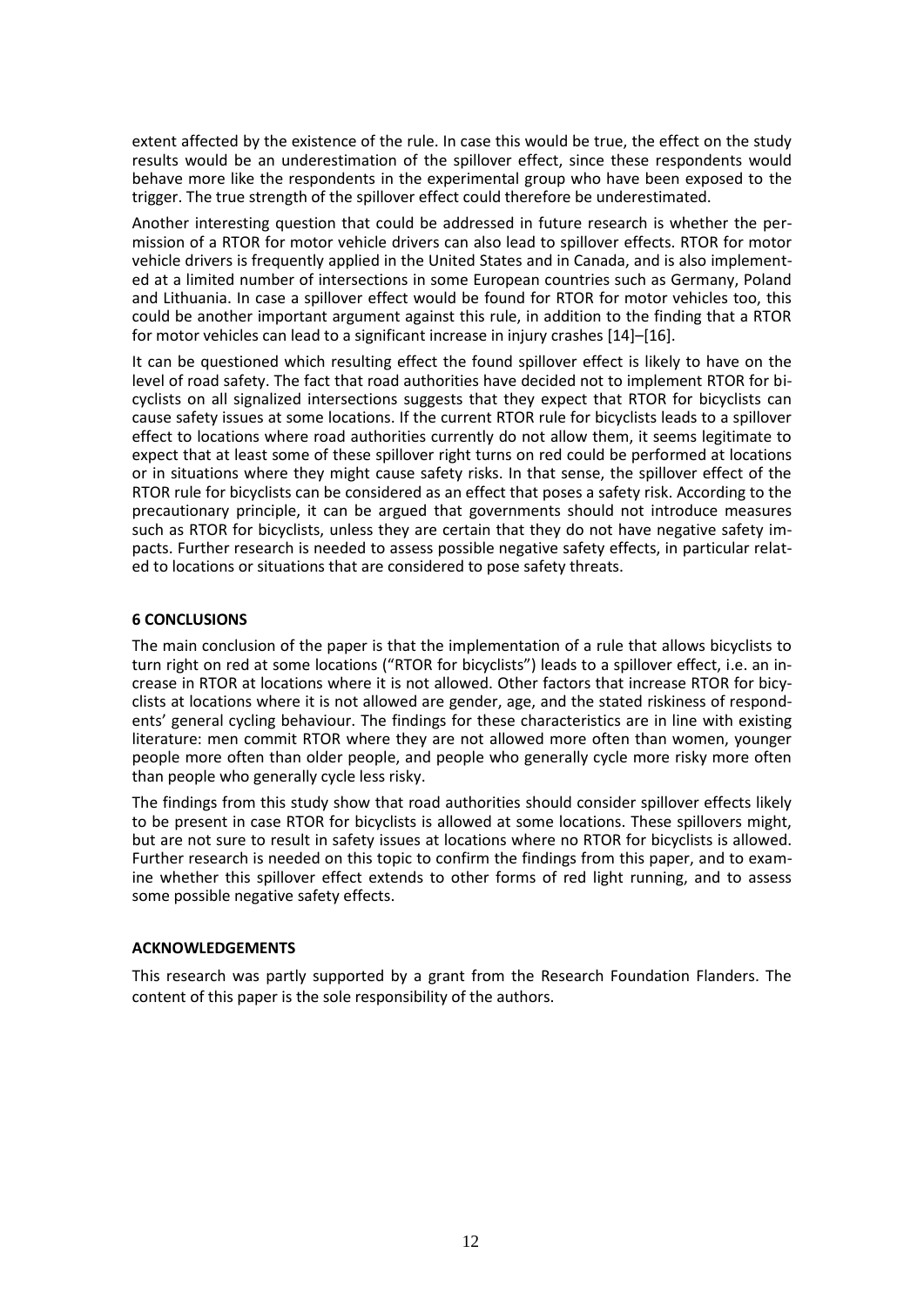#### **REFERENCES**

- [1] Gehlert, T., K. Dziekan, and T. Gärling. Psychology of sustainable travel behavior. *Transportation Research Part A: Policy and Practice*, Vol. 48, 2013, pp. 19–24.
- [2] Su, J.G., M. Winters, M. Nunes, and M. Brauer. Designing a route planner to facilitate and promote cycling in Metro Vancouver, Canada. *Transportation Research Part A: Policy and Practice*, Vol. 44, No. 7, 2010, pp. 495–505.
- [3] Ming Wen, L., and C. Rissel. Inverse associations between cycling to work, public transport, and overweight and obesity: Findings from a population based study in Australia. *Preventive Medicine*, Vol. 46, No. 1, 2008, pp. 29–32.
- [4] Buehler, R., and J. Pucher. Cycling to work in 90 large American cities: new evidence on the role of bike paths and lanes. *Transportation*, Vol. 39, No. 2, 2012, pp. 409–432.
- [5] Pucher, J., and R. Buehler. *Analysis of Bicycling Trends and Policies in Large North American Cities: Lessons for New York*. Rutgers University, New Brunswick, USA & Virginia Tech, Alexandria, USA, 2011.
- [6] Akar, G., C. Flynn, and M. Namgung. Travel Choices and Links to Transportation Demand Management. *Transportation Research Record: Journal of the Transportation Research Board*, No. 2319, 2012, pp. 77–85.
- [7] Paige Willis, D., K. Manaugh, and A. El-Geneidy. Uniquely satisfied: Exploring cyclist satisfaction. *Transportation Research Part F: Traffic Psychology and Behaviour*. Vol. 18, 2013, pp. 136–147.
- [8] Weijermars, W., and P. Wesemann. Road safety forecasting and ex-ante evaluation of policy in the Netherlands. *Transportation Research Part A: Policy and Practice*, Vol. 52, 2013, pp. 64–72.
- [9] Federal Highway Administration. *Manual on uniform traffic control devices for streets and highways*. Federal Highway Administration, Washington D.C., USA, 2012.
- [10] CROW. *Bij rood: rechtsaf vrij voor (brom)fietsers?* (In Dutch). Publication CROW 48. Ede, The Netherlands, 1991.
- [11] Berthod, C., and B. Hiron. Sharing the street in urban areas: the example of the "code de la rue" (street use code) in France. *Proceedings of the 2012 Annual Conference of the Transportation Association of Canada*. Fredericton, Canada, 2012.
- [12] Belgian Road Safety Institute. Proefproject in het Brussels Hoofdstedelijk Gewest met de toelating voor fietsers om rechtsaf door rood te rijden (B22) of om rechtdoor door rood te rijden (B23) - Verslag van een voor- en na-evaluatie (In Dutch). Team Mobility & Infrastructure, Belgian Road Safety Institute, Brussels, Belgium, 2012.
- [13] Graw, M., and H. König. Fatal pedestrian–bicycle collisions. Forensic Science International, Vol. 126, No. 3, 2002, pp. 241–247.
- [14] Elvik, R., A. Høye, T. Vaa, and M. Sørensen. *Handbook of Road Safety Measures*. 2nd ed. Emerald Group Publishing Limited, Bingley, UK, 2009.
- [15] Zador, P.L. Right-turn-on-red laws and motor vehicle crashes: A review of the literature. *Accident Analysis & Prevention*, Vol. 16, No. 4, 1984, pp. 241–245.
- [16] Zador P.L., J. Moshman, and L. Marcus. Adoption of right turn on red: Effects on crashes at signalized intersections. *Accident Analysis & Prevention*. Vol. 14, No. 3, 1982, pp. 219– 234.
- [17] Erke, A. Red light for red-light cameras?: A meta-analysis of the effects of red-light cameras on crashes. *Accident Analysis & Prevention*, Vol. 41, No. 5, 2009, pp. 897–905.
- [18] Shin, K., and S. Washington. The impact of red light cameras on safety in Arizona. *Accident Analysis & Prevention*, Vol. 39, No. 6, 2007, pp. 1212–1221.
- [19] Condeço-Melhorado, A., J. Gutiérrez, J.C. García-Palomares. Spatial impacts of road pricing: Accessibility, regional spillovers and territorial cohesion. *Transportation Research Part A: Policy and Practice*. Vol. 45, No. 3, 2011, pp. 185–203.
- [20] Ko, M., S. Geedipally, and T. Walden. Effectiveness and Site Selection Criteria for Red Light Camera Systems. *Transportation Research Record: Journal of the Transportation Research Board*, No. 2327, 2013, pp. 53–60.
- [21] Shadish, W.R., T.D. Cook, and D.T. Campbell. *Experimental and quasi-experimental designs for generalized causal inference.* 1st ed., Wadsworth, Cengage Learning, Belmont, USA, 2002.